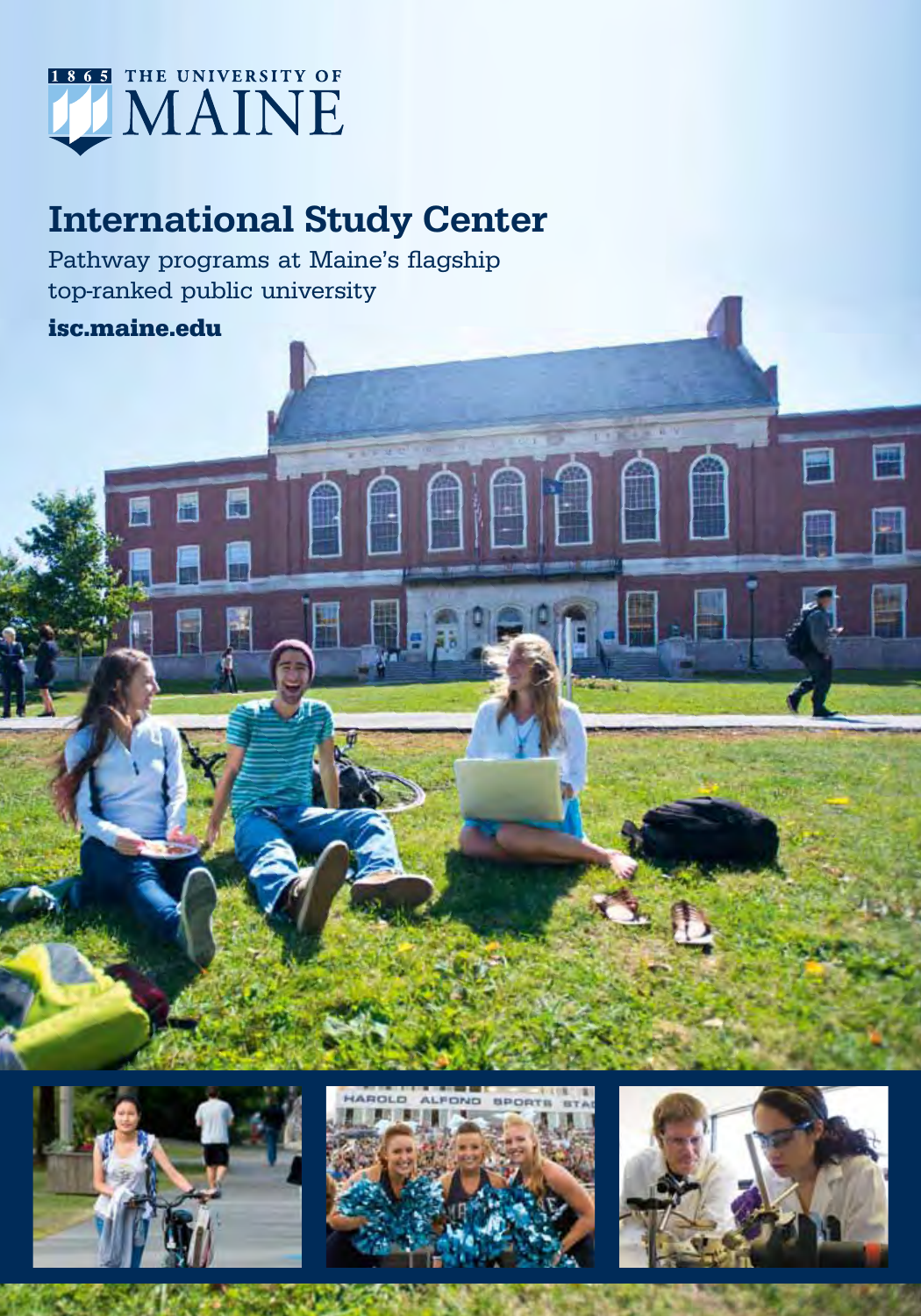#### Quick Facts:

• Category: State public

• Founded: 1865

• Location: Orono, Maine • Student population:

• Student life: NCAA Division athletics and 200+ clubs and organizations.





- 8,429 undergraduates; 2,058 graduates
- International student population: 400+ students from 80+ countries
- Student to faculty ratio: 15:1 • Average class size: 19
- Faculty: 418 full-time
- (97% with Doctorate degrees) • Institutional accreditation: New England Association
- of Schools and Colleges, Inc. • Professional accreditation:
- AACSB and ABET among many other specialized accreditation
- 5 Colleges: Business, Public Policy and Health; Education and Human Development; Engineering; Liberal Arts and Sciences; Natural Sciences, Forestry, and Agriculture; the Graduate School and Honors College
- Degree programs: 90 undergraduate degrees and pre-professional programs, 75 master's-level degrees; 30 doctoral degrees.

A world-leading 8,000m<sup>2</sup> facility that currently has ten integrated laboratories under one roof. The Advanced Structures and Composites Center is leading the transformation in deepwater offshore wind research.

As the state's flagship institution, the University of Maine prides itself on its quality academics, superior faculty and innovative research. Students are passionate about being leaders in their fields and solving real-world problems through sustainable solutions. At the University of Maine (UMaine) you will find courses that challenge you, research that will stretch your mind and professors who demand excellence.



THE FOREST BIOPRODUCTS Research Institute (FBRI)

And when you graduate, as one student says, you'll still be the same person you are today. Just a better version.

#### Raise your expectations.

## A Nationally Recognized

State Public University

## A Spectacular Scenic Destination

Abundant recreation year-round with four beautiful seasons

At the University of Maine, students have the opportunity to



### THE RAYMOND H. FOGLER LIBRARY IS THE OLDEST AND LARGEST RESEARCH LIBRARY IN THE STATE OF MAINE WITH MORE THAN 5.2 million holdings

publish, travel and work alongside UMaine's world-class scholars and scientists. With access to cutting-edge technology in state-of the-art labs, teaching facilities and world-class research centers, UMaine students graduate with unparalleled hands-on research opportunities.

# A Premier

### Research Institution



Advanced Structures & Composites Center



A world renowned marine research and education center that has been

operating for more than 45 years. With easy access to diverse habitats and the Gulf of Maine, hundreds of students and scientists have come in the last decade for state-of-the-art education and research.

The FBRI has made it its mission to find innovative and new uses for sustainably harvested wood from Maine forests. The work being done at FBRI could markedly change the way forest resources are looked at and utilized.

#### Maine, also known as "vacationland", is a leading destination for outdoor enthusiasts. Some of America's most spectacular locations including Acadia National Park, Bar Harbor and Mount Katahdin are within easy reach. The town of Orono is an ideal campus setting on the banks of the Stillwater River, 15 minutes from Maine's third largest city, Bangor, and its international airport.















## #1 happiest places to live

Maine's rank in a New England survey

Climate Change Institute is the founder and leader of the 21-nation International Trans Antarctic Scientific Expedition (ITASE) — a multidisciplinary project that has crossed thousands of kilometers over Antarctica collecting records of past climate change covering the last 200 – 1,000 years in an effort to understand the role of Antarctica in global climate change.

### Ranked among the top 8% of colleges and universities nationwide to be classified by the Carnegie Foundation for the ncement of Teaching as a .<br>Research University-High Research Activity" institution.

### RECOGNIZED BY THE NATIONAL SCIENCE FOUNDATION AS A TOP 100 PUBLIC UNIVERSITY FOR RESEARCH

WITH RECENT ANNUAL AWARDS OF MORE THAN \$100 MILLION.

#### Support

UMaine attracts the best and brightest faculty. Professors are active and award-winning researchers and scholars, but their first priority is you.

#### Spirit

Maine's only Division I University where athletics are a big deal. Whether on the ice, on the court, on the trails, or on the field, you will be part

of a tradition of academic and athletic excellence that dates back to 1865. Go Blue!

Success

When you join UMaine, you join a network of 100,000 successful alumni across all disciplines. In a recent Life After UMaine survey, 91% of students employed full-time after graduation believed UMaine

prepared them well.



America's Day Starts Here The university is approximately 15 minutes from Bangor, 2 hours from Portland and 4 hours from Boston. With direct flights from Bangor to New York, the Big Apple is only 50

minutes away!

The campus includes more than 24 kilometers of walking, hiking, biking or cross-country skiing trails. The campus was designed by legendary landscape architect Frederick Law Olmsted, who also designed Central Park in New York City.



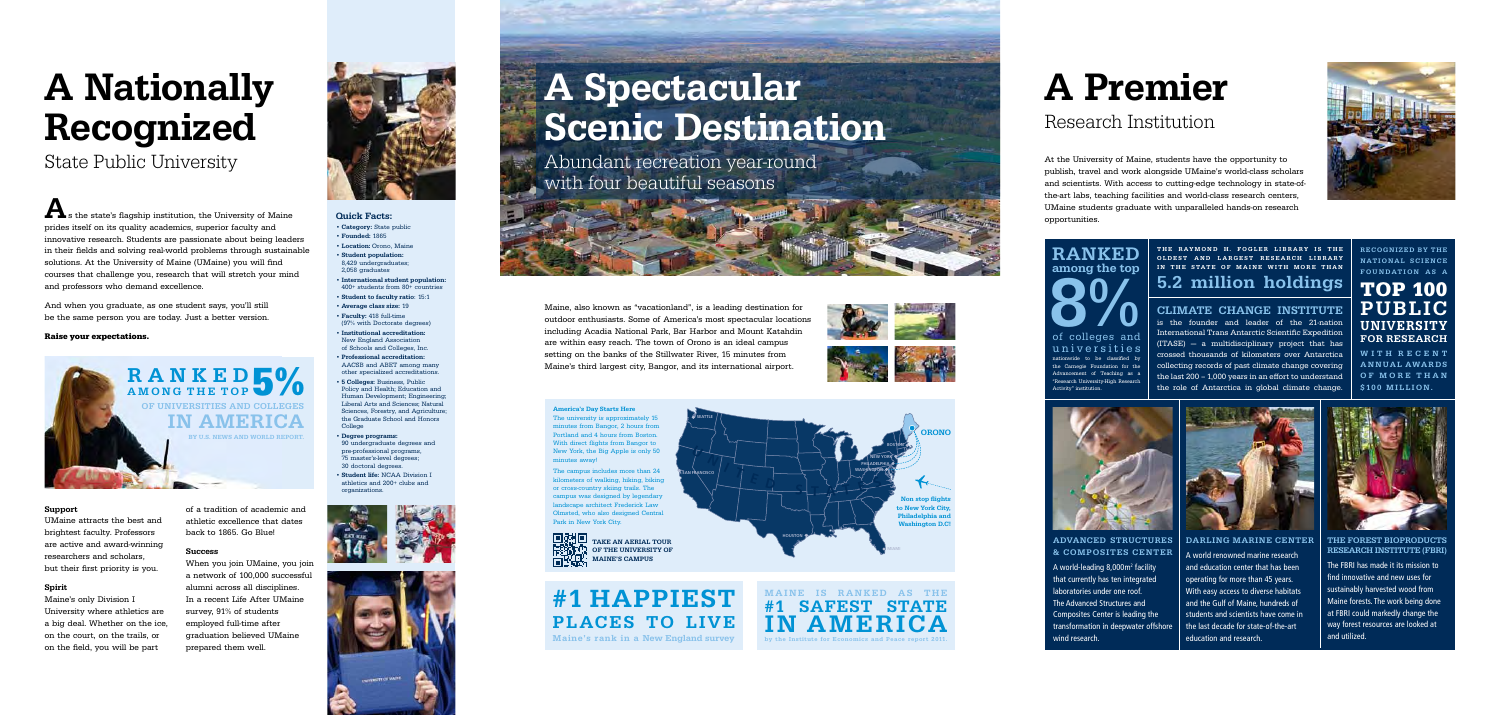## International Study Center

The International First Year and Pre-Master's Program

The International Study Center (ISC) delivers an International First Year (IFY) that combines English, academic and study skills courses to provide academic credits (27-31) for the first year of undergraduate coursework. Upon successful completion, students advance to the second year of their degree in the Business or Engineering majors listed opposite. The International First Year<br>The International Study Center (ISC) delivers<br>that combines English, academic and study<br>(27-31) for the first year of undergraduate coi<br>students advance to the second year of their<br>majors liste

#### IFY pathway duration and course of study



Qualified applicants with a higher level of English (minimum TOEFL iBT 79 or 6.5 IELTS) can select from all undergraduate degree areas for direct<br>first-year entry consideration. View available degree programs at go.umaine.

#### The Pre-Master's Program

The Pre-Master's Program (PMP) is for students who have met the academic requirements of the University of Maine, but who need additional English language and academic support to prepare for graduate studies. This one- or two-semester program combines English for academic purposes, study skills for graduate level coursework and orientation into the U.S. university system.

#### Pre-Master's Program course of study



Qualified applicants with a higher level of English (minimum TOEFL iBT 79 or 6.5 IELTS) can review additional graduate degree areas for direct entry consideration at www.umaine.edu/graduate. Direct applicants may be deferred to a later intake depending on time of application, departmental review times and cohort capacity.



#### Pathways

#### Business Pathway

- Accounting
- Finance
- Management
- Marketing
- Public Management

#### Engineering Pathway

- Bioengineering
- Chemical Engineering
- Civil Engineering
- Computer Engineering
- Construction Management Technology
- Electrical Engineering
- Engineering Physics
- Mechanical Engineering
- Mechanical Engineering Technology
- Pulp and Paper Technology
- Survey Engineering Technology

#### PMP Program Options

A graduate preparation program for entry into the following degree areas:

- Business Administration, MBA
- Civil Engineering, MS
- Computer Engineering, MS
- Electrical Engineering, MS
- Mechanical Engineering, MS
- Engineering Physics, MS
- Elementary Education, MEd
- French, MA
- Global Policy, MA
- Human Development, MS
- Secondary Education, MEd
- Social Work, MSW
- Wildlife Conservation, MWC
- Wildlife Ecology, MS
-